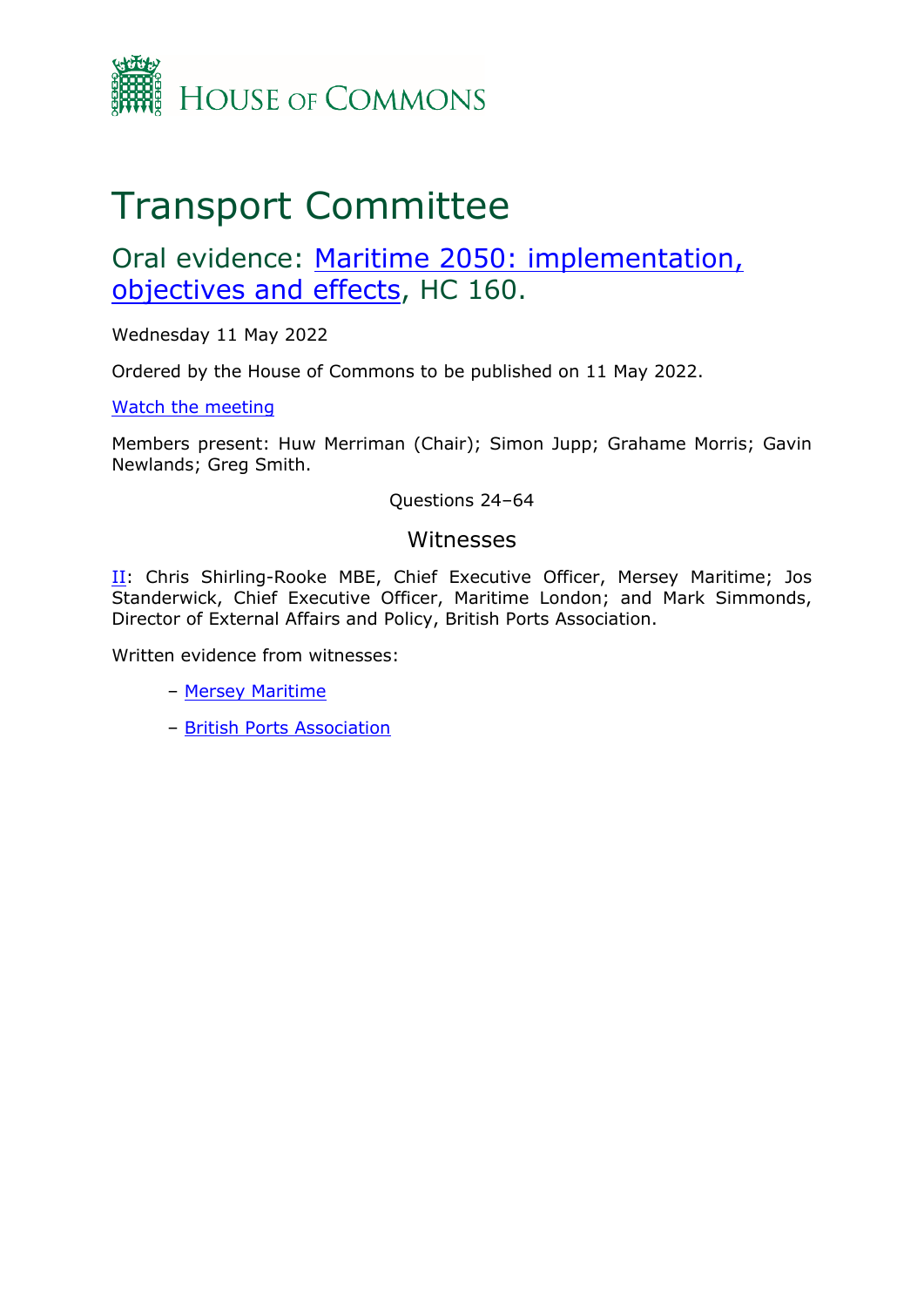

### Examination of witnesses

Witnesses: Chris Shirling-Rooke, Jos Standerwick and Mark Simmonds.

Q24 **Chair:** Will each witness introduce themselves and where they are from? Chris, we will start with you and then go down the line.

*Chris Shirling-Rooke:* Good morning and thank you. My name is Chris Shirling-Rooke. I am the chief executive of an organisation called Mersey Maritime. We are a 20-year-old maritime cluster organisation based in Birkenhead in the north-west. Quite simply, our role is to create jobs and growth for that region in the maritime sector. We sit over the entire ecosystem. It is not just ports or shipping, or shipyards. It is the universities; it is professional services; it is telecoms; it is big tech; and it is offshore. I will be speaking from that point of view, and in my other role as assistant chair of Maritime UK as part of the regional cluster rollout programme, which is also in Maritime 2050.

*Jos Standerwick:* Thank you for inviting me today. I am Jos Standerwick, chief executive of Maritime London. We are the trade association that looks after professional services in the UK—the asset managers, the insurers and the shipbrokers Lucy was just speaking about. We are the world leader in the provision of professional services. I look forward to talking to the Committee today.

*Mark Simmonds:* Good morning, everyone. My name is Mark Simmonds. I am the director of policy and external affairs at the British Ports Association. We represent over 100 port members who, between them, own and operate around 450 ports, terminals and port facilities across the UK. Our members handle around 86% of the UK's port tonnage.

Q25 **Chair:** Good morning to all three of you. Thank you very much for being with us. We have you for 45 minutes, and we have a lot to get through. As you heard me mention, we are covering four of the themes today: trade, competitive advantage, infrastructure and the environment. I am going to hand over to Simon Jupp on the first of those very shortly.

As my opener, what is one great advantage that you could give us from Maritime 2050 and one current challenge where you could do with some assistance from the Government to help your sector? Chris, shall we start with you, if that's okay? There's time to breathe.

*Chris Shirling-Rooke:* With my regional hat on, I think it has given all of our coastal communities a bigger voice, certainly with the creation of regional cluster organisations, the not-for-profit organisations that glue all the assets of our different regions together. We are all talking to each other. It gives us a big competitive advantage.

On the challenge, can I be cheeky straightaway?

**Chair:** Please do.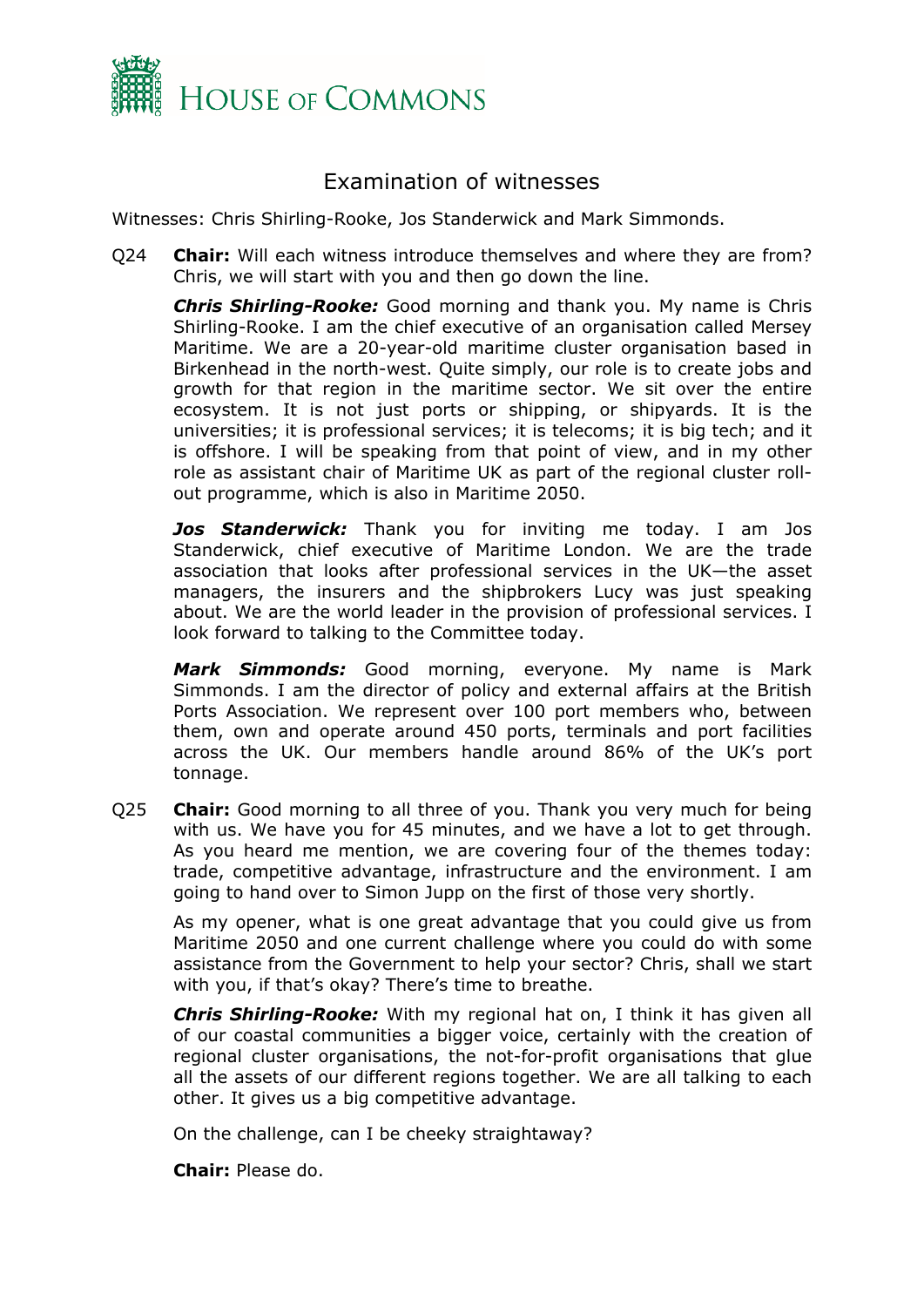

*Chris Shirling-Rooke:* I am not good at sharing. As an only child, I am terrible at sharing, so I would probably want the maritime Minister just to be focused on maritime, if there was one ask of today, rather than having such a large portfolio. Maritime is so vast that just having one person focused on it in Government would be an incredible advantage.

Q26 **Chair:** Is that because you look at something like the pandemic and see, as we did as a Committee, a massive focus on aviation, with maritime perhaps finding it harder to get its asks through?

*Chris Shirling-Rooke:* Aviation is sexy, but maritime is 95% of everything: our food and fuel supplies. Probably the biggest showpiece or focus was the blocking of the Suez. All of a sudden you could not get your iPad. You could not get your Adidas trainers. That put the global supply chain and how reliant on it we are as a country front and centre. Having a Minister with a focused portfolio on that would give us a tremendous advantage.

Q27 **Chair:** Excellent. Thank you. We threw that one at you and you have answered it brilliantly. Jos and Mark, they cannot be the same ones. Jos, one great opportunity and one current challenge.

*Jos Standerwick:* The best thing about Maritime 2050 is that it brought together what is, I suppose, quite a nebulous and broad sector, which is maritime in the UK. I actually think it marked the start of a much closer and more proactive collaboration between industry and Government. When you look at the last two years, despite the difficulties, which I am sure we will get into, the amount that has been achieved, maybe not as a direct consequence of Maritime 2050 but as a consequence of having Maritime 2050 at the heart of what we are doing, is really quite impressive. I think that is the positive.

The one area that can be improved on—we have certainly seen this recently, and Lucy mentioned it earlier—is the way Government Departments collaborate and talk to each other. There are a number of live issues at the moment that impact across Whitehall. Sometimes, the engagement between Government Departments is not as strong as it could be. That creates delay in getting important information and messaging out to the market. Looking at those structures and how they can be improved on, and in some cases formalised, would be really useful moving forward.

#### **Chair:** Thank you. Mark?

*Mark Simmonds:* I agree with both of the things that Chris and Jos mentioned, although I would say that maritime is sexy as well.

**Chair:** We are here to make it sexy.

*Mark Simmonds:* I totally agree that we would like to see a Minister just focused on maritime. It was that way a couple of years ago, and then the maritime and aviation briefs were put together. We think there are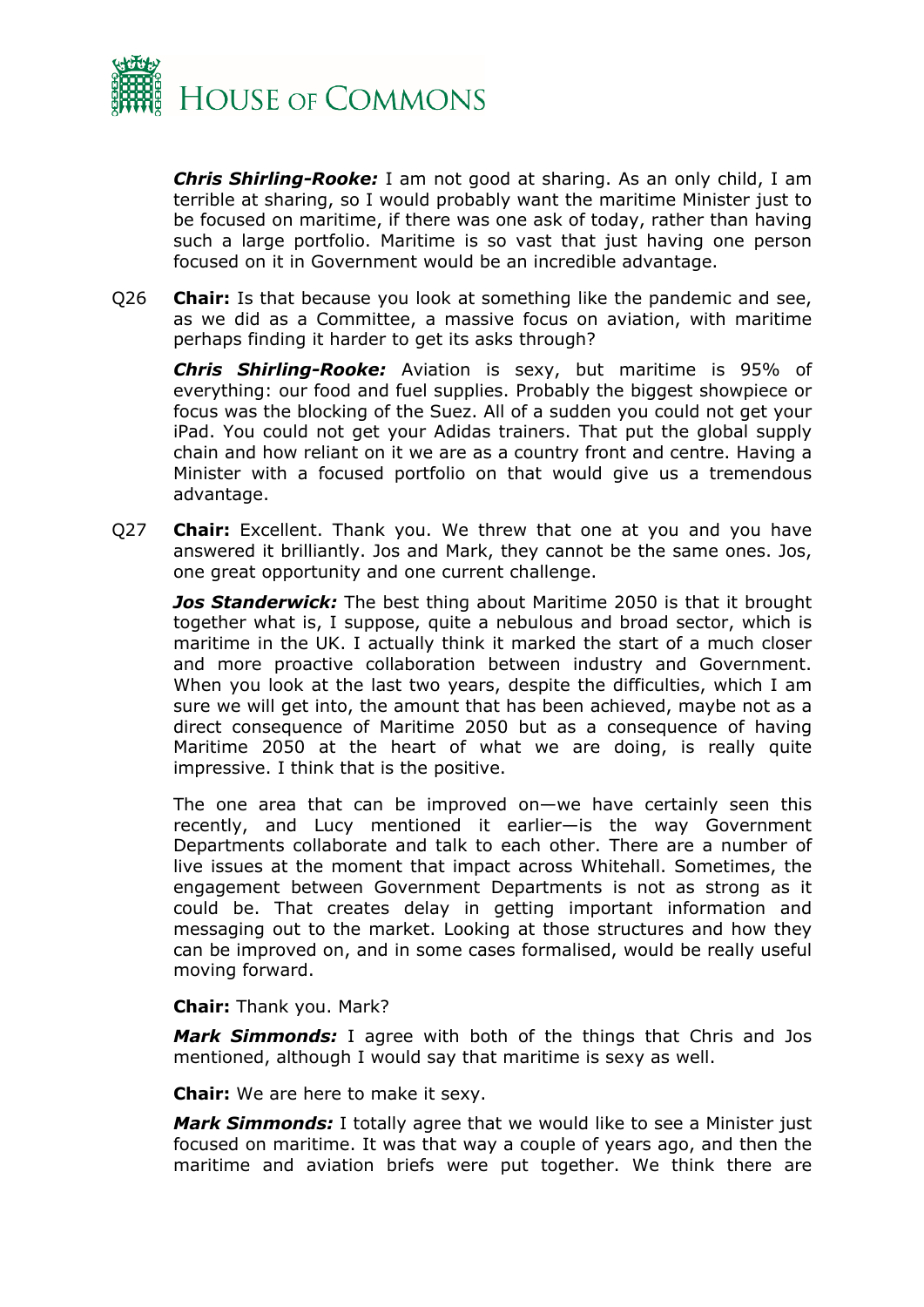

enough challenges in maritime to justify having a whole Minister dedicated to it. The current Minister does an admirable job, but he has a very large brief.

A third advantage for us is that it would allow industry to hold the DfT to account almost, in that we could see what their priorities are. We have a very long list of recommendations and actions that they have to take forward. We could see where they have made progress and where they have not. Even in thinking about Maritime 2050 this week, in preparation for today, I looked through the list of recommendations. There were some that I had forgotten about, to be honest, and things that we will be taking up with DfT and asking them what happened to that piece of work. It is incredibly useful there.

The route maps that come out of each of the individual themes—Jos touched on this—allow us to work very closely. The environment theme is probably the best example for us, where we have been working incredibly closely with DfT on our shared ambitions for decarbonisation and reducing emissions in the maritime sector. That would be the big advantage for us.

One challenge for the sector? There are so many. The biggest one that we face is probably decarbonisation and tackling emissions. I think that has been where a lot of the work has been done on Maritime 2050 and where most of the progress has been from our perspective, which ties in with the industry's broad priorities.

Q28 **Chair:** Is that a challenge? At the moment, looking at all of the sectors, we have a fuel in the future inquiry; we have looked at alternative fuels and we will be putting out our report and recommendations. It struck us that maritime was the one area that does not seem to have a solution from a tech basis. Also, it is a global delivery, yet the Government have put a 2050 target over you.

*Mark Simmonds:* Yes; there probably will not be one solution for maritime, as I think you heard in your inquiry. There will be a variety of them. You are right that it is a global challenge. When it comes to those sorts of things, it is difficult when the UK is a relatively small player in the global market. It is not something that the Government have as much control over as they do on other things. Yes, it is difficult, but there is stuff we can do now, in the short term, and things we are looking at. There are areas we have control over, such as emissions at berth and emissions in ports. That is where there has been a lot of work and where the focus has been in the last year or two from DfT.

**Chair:** Thank you. I now hand over to Simon Jupp to carry on talking about trade and the impacts.

Q29 **Simon Jupp:** Good morning. I will come to you first, Chris. In the previous panel, I touched on the impact of Covid-19 on the maritime sector as a whole. At Mersey Maritime, how did it affect you and what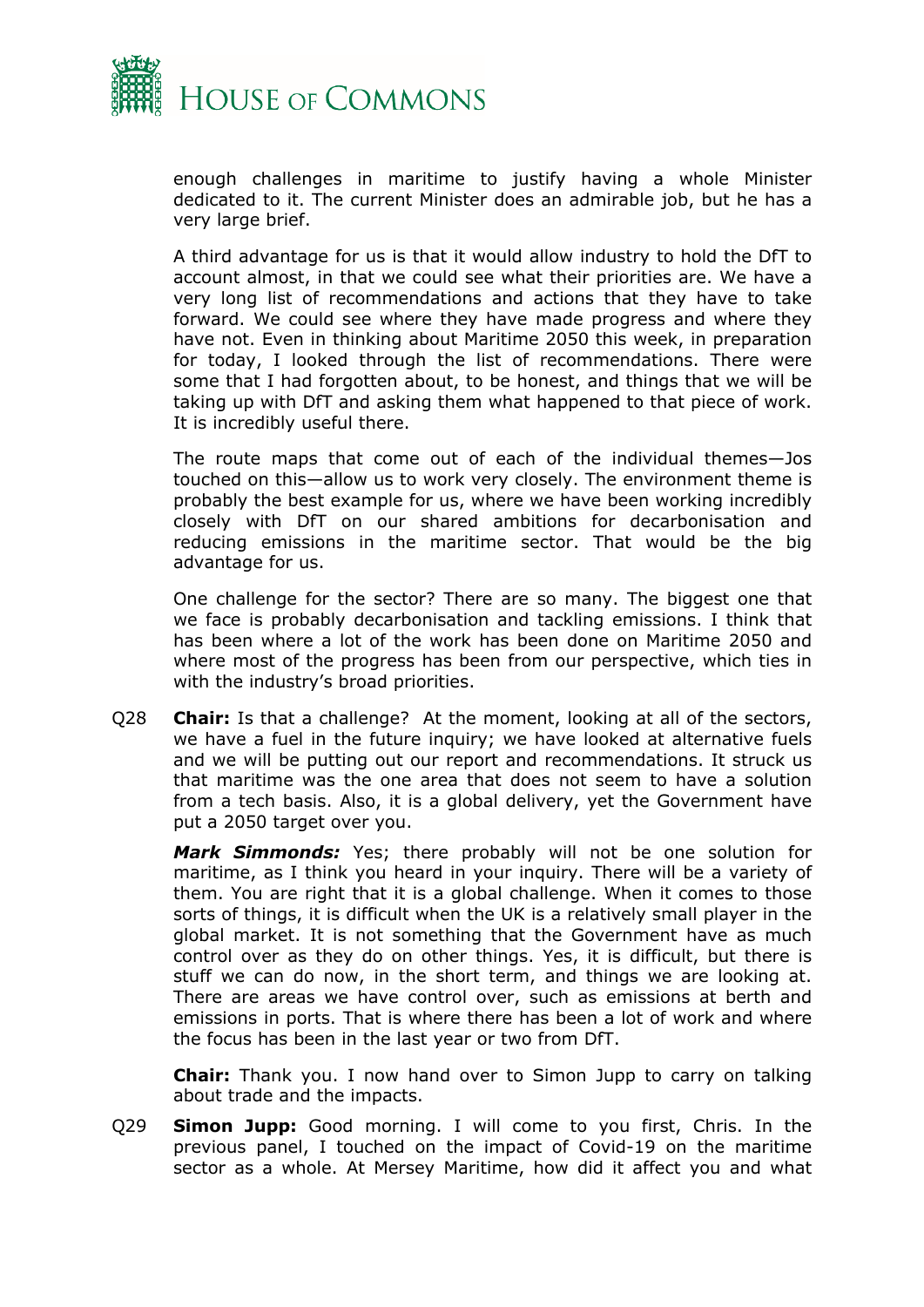

was the impact? What changes have been made and what challenges did you face?

*Chris Shirling-Rooke:* I suppose it is two things. Mersey Maritime is a relatively small organisation. There are only eight or nine of us. We are not for profit. We are focused on the ecosystem. The way we operated changed. Operationally, I will not bore you with that. The story you might want to hear is from the ecosystem.

We tend towards pastoral care; those are words that spring to mind. People think about maritime as the big ports, the big shipyards or the big shipping lines, but it is actually the tiny cogs, the SMEs and sole traders, that really keep it alive and breathing. That was where we had to change how we supported them to pastoral care, simple things like helping them to get all the support available from Government. I must say that DfT were very good with that. Some of our members who might have a registered address on a boat, but it was not registered locally, could not have support from the Government. The DfT were really supportive of them. It was very much hand-holding on that, making sure that they had a voice.

The regions came into their own as far as the Covid recovery plan was concerned. Pre-Covid, we had the regional council up and running on which various Government Departments sit. Different regions sit on it. Very quickly and concisely, we were able to give feedback to the Government about exactly what was happening on the ground. We could say, "This is happening in Humber. This is happening in Glasgow. This is happening in Southampton, and this is the support that is needed." Again, the Government reacted very quickly.

The micro-support we could offer was very bespoke, depending on the size of member, but the more general advantage was the ability to feed information to Government very quickly about what was happening on the ground and then take action.

Q30 **Simon Jupp:** I will touch on the recovery route map in a moment. I have the same question to you, Jos. What was it like, and how did you manage to adapt to the conditions?

*Jos Standerwick:* The first thing is that excepting passenger and ro-ro, because it is pretty obvious what happened to them during the pandemic, the key shipping trades, while there was more volatility in the market over the last two years, actually performed quite well. As you saw near the end of the pandemic, the liner trade was hitting record numbers. The dry bulk market was doing relatively well. At the beginning of the pandemic, the tanker market performed very well.

The thing that underpins the shipping industry, if you like, was largely unaffected by Covid-19. That, of course, was good for my members in the professional services because it meant that their core work continued. Of course, there were very real challenges in operating. We are a heavily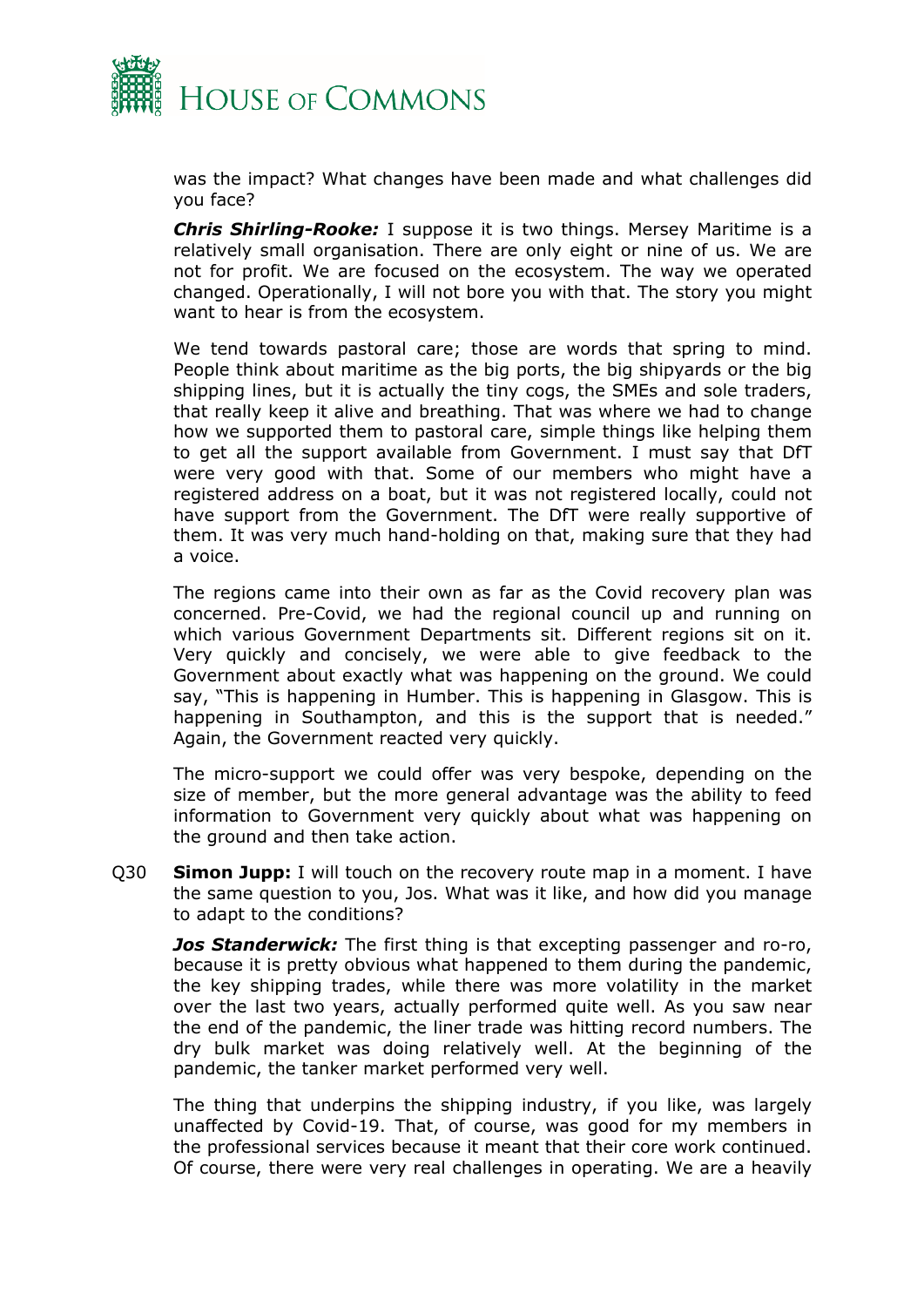

brokered market. It does not matter which sector you are looking at, there is normally a lot of human interaction that takes place. All of that moved online simultaneously.

I have to say that the market performed remarkably well; English law and arbitration moved to online hearings straightaway and performed remarkably well. Actually, I think the way we performed in that sector is a key advantage for us moving forward, such as the placing of insurance premiums, whether in Lloyd's or the company market. Everything went online and we managed to continue to operate and keep global trade going. If you cannot insure your vessel or your cargo, you are unable to sail. There were remote surveys. We saw an acceleration of technology and the way in which data and digitisation was being used. I think in the long run that will be a good thing.

Of course, that creates a question about the physical market and the cluster that exists in London and the UK. While we did very well, what I have been really pleased to see over the last few months since restrictions have been raised is the market coming back. Offices are full again and people are meeting. I think that is because, although you can do an awful lot online, a lot of what we do is quite complex. You have to bring trainees on board. They need to see how the market operates, and they need to learn. The physical market has come back very well over the past couple of months. On the whole, I think we dealt with the pandemic as a sector, and shipping as a whole, incredibly well.

As Chris said, the DfT and other Government Departments, when there were issues—there were issues; it would be remiss to say that there were not—were incredibly supportive when looking to remedy them.

Q31 **Simon Jupp:** Mark, is there anything you would like to add to that from your experience in an overview role?

*Mark Simmonds:* Yes. There was a direct impact on ports and on staff, and the situation that Lucy described at the Port of Tyne was fairly typical. Lots of ports had to learn very quickly how to deal with it. They all stayed open right the way through, but it was tough. There were direct impacts on staff. As Lucy mentioned, pilots were identified as a critical area for most ports because they are highly skilled. You cannot just bring them in from somewhere else. You cannot bring in someone at short notice. It takes a long time. Generally, you have as many as you need, so when they were ill that could be a problem. All ports stayed open all the way through.

As Jos described, the impacts on different trades and cargoes obviously impacted different ports in different ways. At the time we had new import and export controls coming in because of Brexit, which affected some ports at the same time. That was quite unhelpful. Clearly, ports handling particular cargoes that were most highly affected, such as oil and gas, had a huge drop-off in demand. Aviation fuel, for example, affected ports that handled large quantities of that.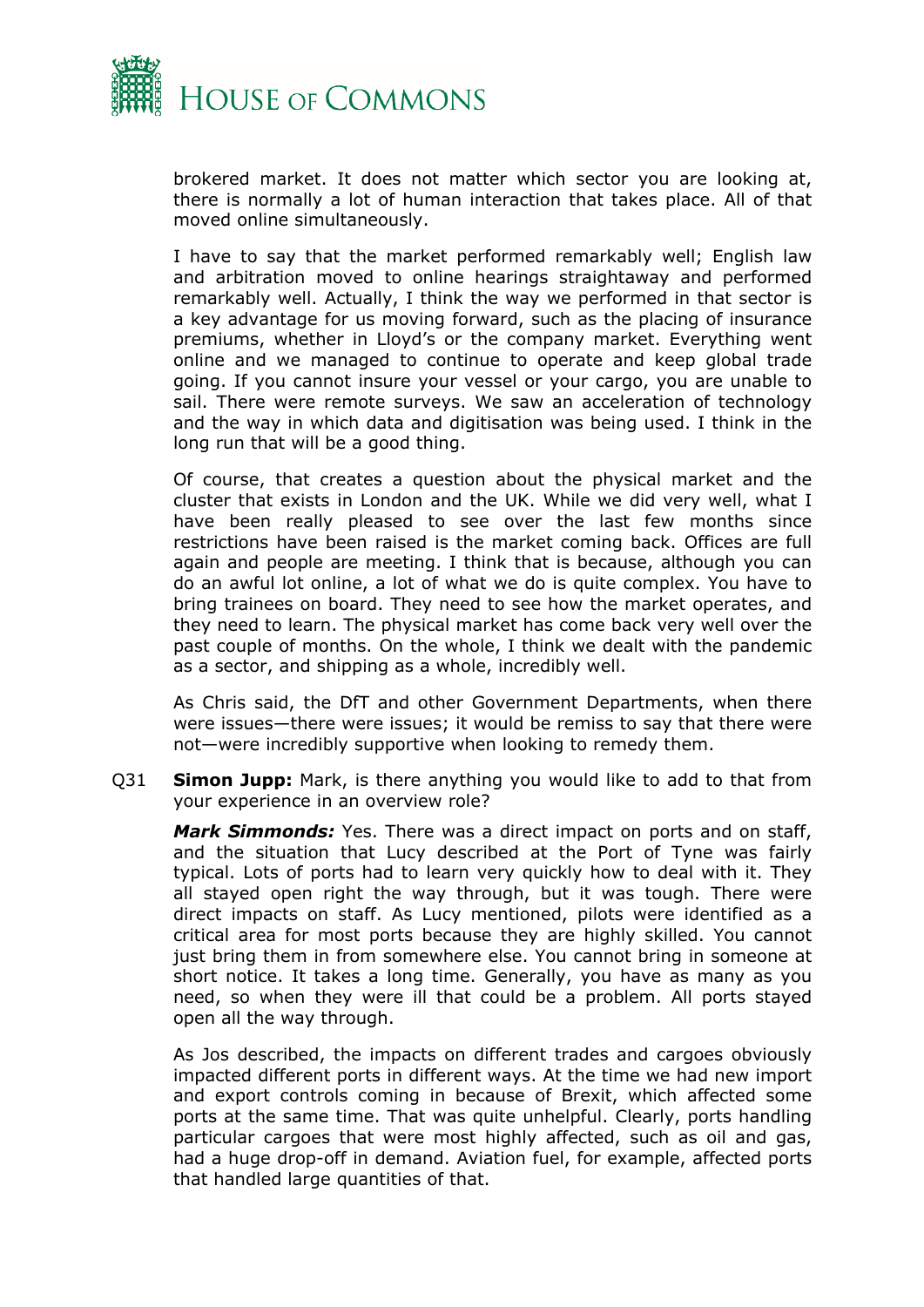

Passengers and crews clearly felt a big impact. Part of the freight ferry market relies on passengers as part of its business model. That was under strain for a while, but they came through that. More broadly, there were ongoing difficulties around global supply chains, particularly containers coming from Asia. They were having lockdowns, but not at the same time as us, so there were gluts and peaks and troughs in the volumes of containers coming. That sort of volatility is not something that ports are used to, certainly not over such a large period of time.

Broadly, the sector coped well. There were challenges at times, particularly in the container sector. I think the resilience of the ports sector is borne out by the fact that we have a large number of them and that they are so competitive. There is usually another option if a particular port is not coping. There are other ports hungry for that sort of business.

Overall, we have learnt a lot about resilience. We are very proud that the sector stayed open and kept the country supplied. We have learnt lessons from that for other challenges that are coming down the track, with new trade barriers and things like that.

Q32 **Simon Jupp:** Before I move on from Covid-19, the Government have promised a route recovery map. What one thing would you like to see as a priority in that? I will ask that of all the panellists, Mark first.

*Mark Simmonds:* One thing is always a difficult ask.

Q33 **Simon Jupp:** I can come back to you. Jos?

*Jos Standerwick:* A continued commitment to open liberal markets and being able to access markets freely all around the world. That is absolutely crucial to the vitality of the shipping industry in the UK, whether that be maritime professional services, shipowners, and so on. We have to be able to operate globally with as little disruption as possible, otherwise we will have a competitive disadvantage. Having that reflected in the route map is really important.

#### Q34 **Simon Jupp:** Chris?

*Chris Shirling-Rooke:* I think it is about taking advantage of the opportunities that we have. There are generational opportunities now with offshore. An example is that we are going to need one offshore service vessel for every meg of offshore energy we produce. We are going to be producing 50 meg of offshore energy in the next few years, so we need 50 of those ships. The ships can cost £50 million or £60 million. We should make sure that they are UK-built and designed ships.

I do not think every ask from Government should be money. We should regulate for UK content with this. We have a huge opportunity with offshore energy to benefit numerous different coastal communities. It will have different strengths in their different offshore fields. We need to be really smart as a Government about how we make the most of it, and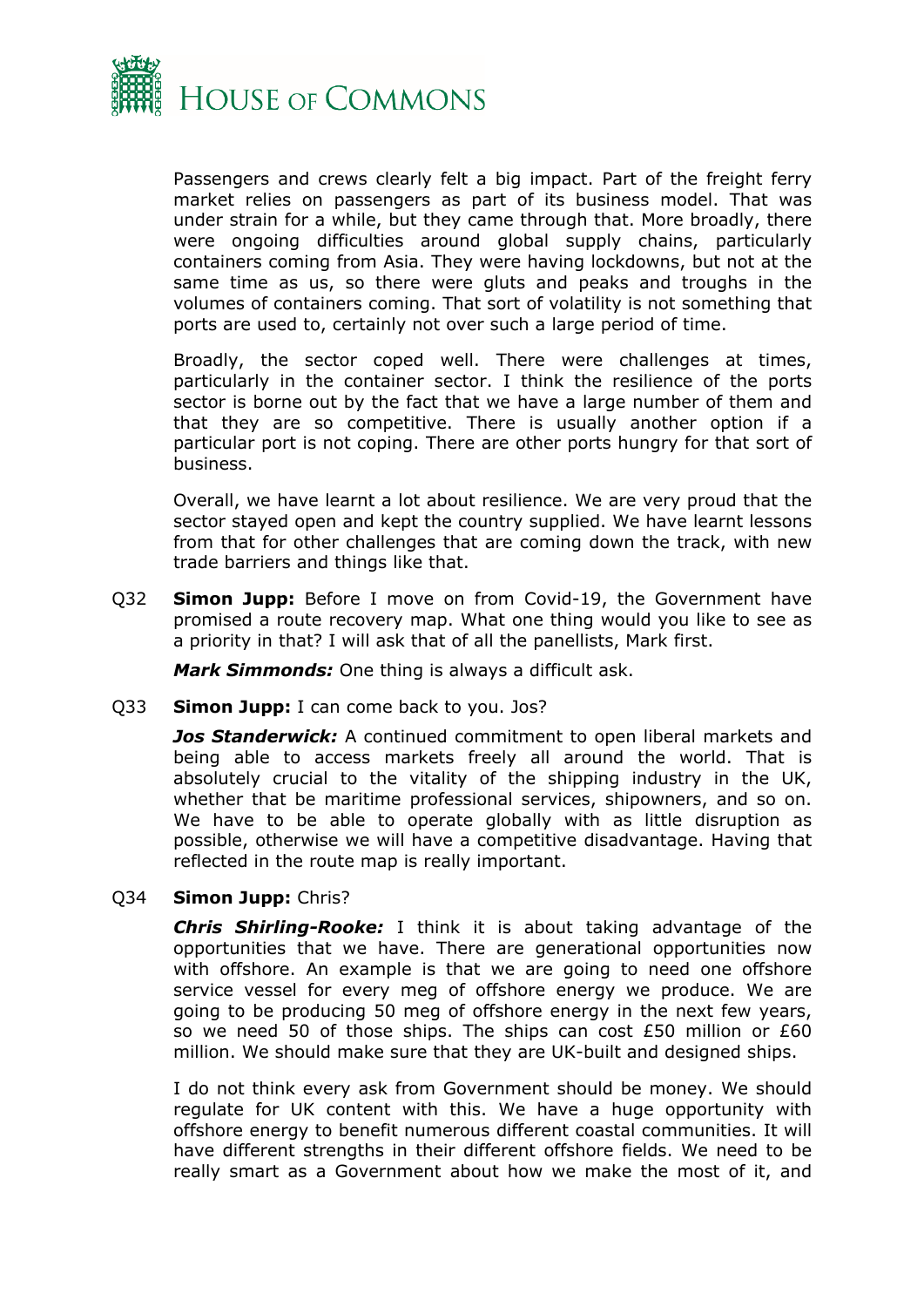

say, "It is a once-in-a-generation opportunity. We are not buying Norwegian. We are not buying German. We are not buying South Korean. We are not buying American. We are buying British and then we are exporting it." As opposed to thinking about recovery, I am thinking about opportunity.

#### Q35 **Simon Jupp:** Mark?

*Mark Simmonds:* Again, I agree with both of those. As an extension of what Jos said, a renewed commitment to a market-led ports sector would be very welcome. When the Government look more closely at port resilience, they should not be tempted to start to dictate to the market how goods should move in and out of this country.

I am going to tag on to Jos and cheat and have another one. Connectivity is something we will probably talk about a bit later. One of the items we would like to see move more quickly in Maritime 2050 is the infrastructure pillar, with more movement on port connectivity, particularly a follow-up to the 2018 port connectivity study—basically, a plan for investment now that they have identified where the issues are. If that had been acted on earlier, it could have helped. It is always easy with hindsight, but that could have helped relieve some of the supply chain issues that we have had over the last couple of years. Connectivity is necessary to help in any future supply chain issues or indeed the current ones.

Q36 **Simon Jupp:** Keeping investment in mind for a second—it has already been touched on in this session this morning—there is a perception that maritime is not as attractive an industry as aviation, for example. Do you think the sector faces a challenge securing finance compared with other transport sectors because it is seen as something that is not quite as exciting as aviation—wrongly, I hasten to add?

*Jos Standerwick:* I do not think it is about shipping being exciting. There are structural reasons why investment is difficult to come by in the shipping industry. I am going to talk about the asset, not port-side infrastructure, because I think that is a different investment model.

Obviously, there is a huge challenge in financing the industry in the context of decarbonisation. I think UMAS estimated—this is port-side and assets at sea—that it will cost in the region of \$1.9 trillion to reach absolute zero by 2050. However, I think this creates a genuine opportunity for the UK. We have already seen a fundamental shift in investment behaviour. In 2021, there were over \$2 trillion of sustainable bonds outstanding in the market. That is a huge amount of money. It shows where institutional investors are placing their priorities when it comes to looking at the future.

There is also a change in the market and the way that people look at sustainable investing. Another point in all of this is that the market is becoming far more transparent. Digitisation means that people can see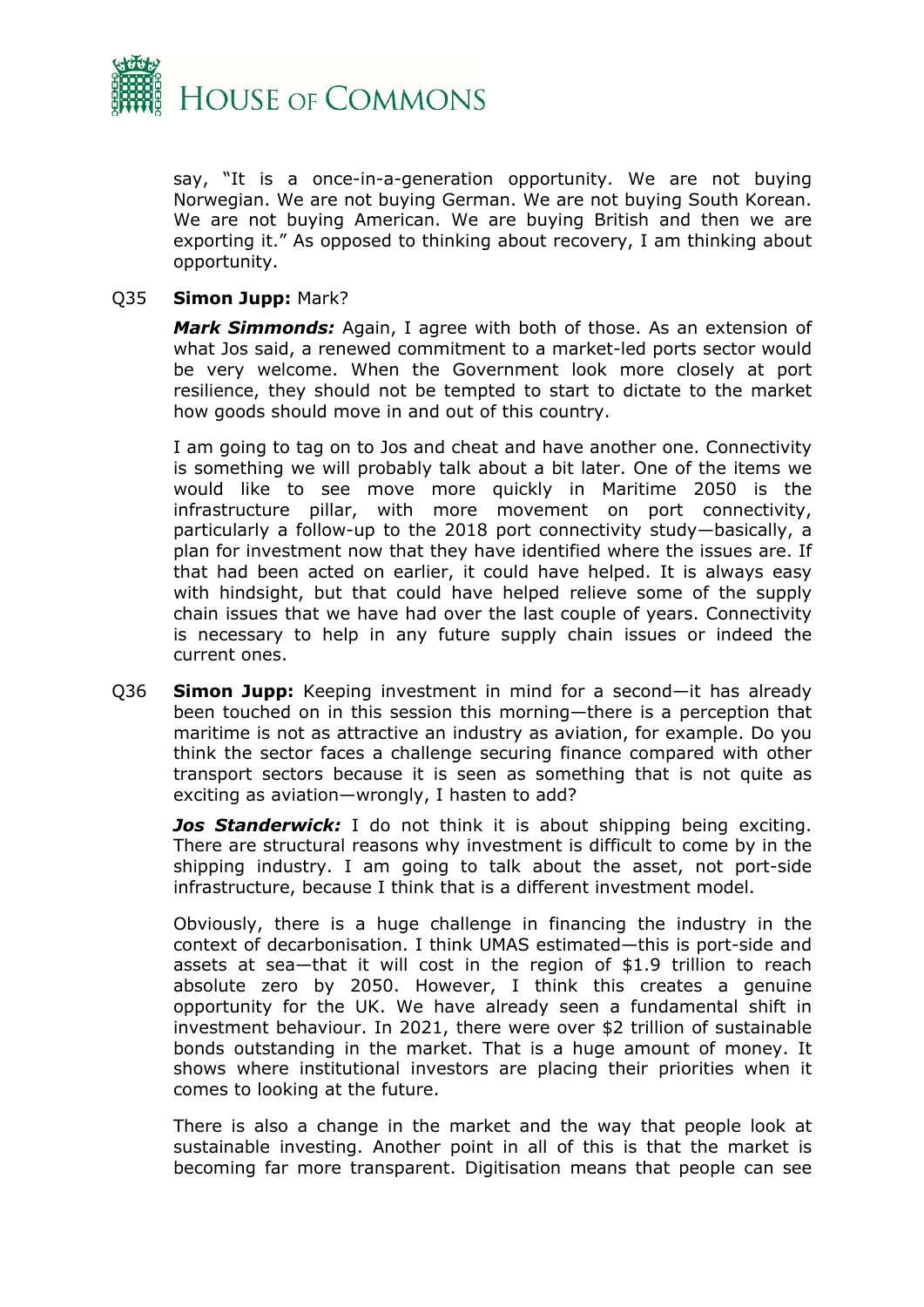

the way in which shipping companies are operating and what their carbon output will look like. That is becoming formalised through industry initiatives such as the Poseidon principles for ship-finance banks to seek the best charter for cargo owners and the Poseidon principles for marine insurers as well. All of those initiatives have been brought about on an international basis in the last two years.

We, as the UK, need to understand what we need to do to be able to attract some of that \$2 trillion into the shipping industry. A lot of that is about the Government providing assurance to investors to attract that capital into the market. There is an enhanced role for ECAs. There are products that could be deployed in capital markets to make the UK capital markets more attractive—possibly a REIT equivalent for shipping that would make the investment more accessible for individual investors.

That then creates a real opportunity for us, because the investment model in shipping will change. I think we will move to a more asset management focused model, with a greater mix of capital. That plays to the UK's strengths in jurisdiction. If we can get those products and those assurances in place early, we can build a fantastic international shipowning and asset-management base in the UK.

Q37 **Simon Jupp:** Chris or Mark, is there anything you want to add to that very energetic pitch for the future of the industry?

*Mark Simmonds:* Only that, again, it is different for different ports. There is huge diversity in ownership, size and model in the ports sector. Generally, they are attractive for long-term investment. As Lucy said, we are always going to need ports in an island nation. Most cargo sectors will undoubtedly grow in the next 30 years. Some ports at the smaller end of the market, or some of those in local authority ownership, could struggle. Certainly, the larger and medium-sized ports are usually attractive options for investment. We saw £1 billion invested by ports in infrastructure last year, despite the pandemic. We have a good record on investment.

The only thing I would add to that is that we are competing with other ports around the world, not just in Europe, for that investment. A lot of it is global, so we need to make sure that ports continue to be attractive to investment.

Q38 **Simon Jupp:** I will move to a different subject, if I may, and focus for a moment on freeports. In an exciting Government proposal, different regions have been given freeport status. I represent a constituency in Devon, and Plymouth has been given freeport status in a very competitive round of announcements last year. What benefits do you think freeports will bring to the industry and the areas within that cluster? Jos?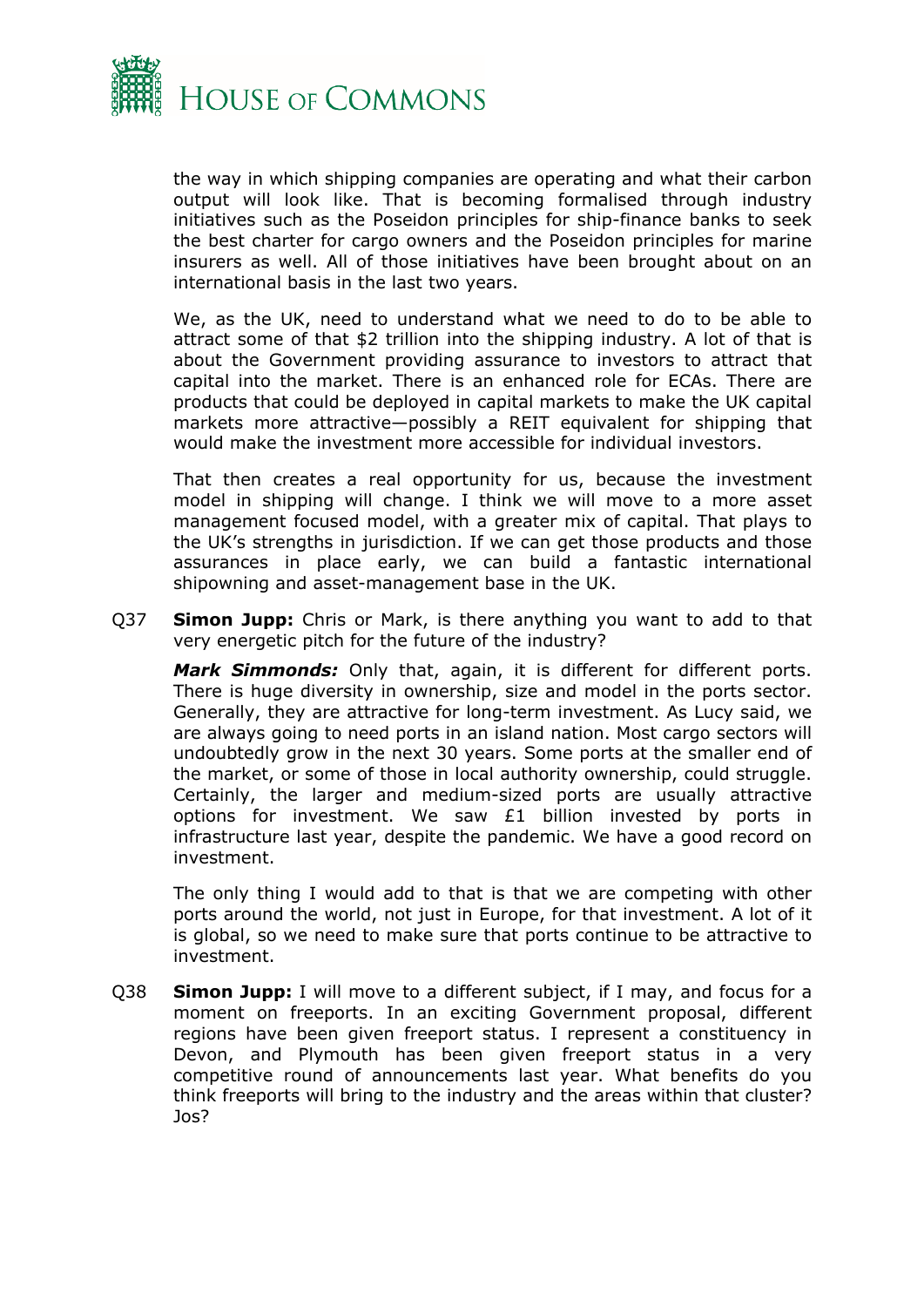

*Jos Standerwick:* To be honest, in terms of freeports my two learned colleagues are far better to comment than me. They are much more closely involved.

#### Q39 **Simon Jupp:** You are very generous. Chris?

*Chris Shirling-Rooke:* I would not actually say that was generous. Thanks, Jos. This is not going particularly well today.

We were also lucky enough in the north-west to get one in Liverpool. I am a Birkenhead boy. We have fourth generation employed there. We have high levels of deprivation in the north-west, specifically on Merseyside. Anything that can drive investment and increase jobs and skills is welcome.

I must admit that—forgive me—there are more learned friends in the room who know more about freeports. The great bit of the new freeport model that I particularly like, and has been broadly welcomed, is the tax bit. That is the bit which is getting foreign direct investment. People are really excited about moving into those areas. They are almost like enterprise zones—re-juiced up enterprise zones—in some of the most deprived areas, certainly on Merseyside for us.

We are seeing a lot of take-up. Businesses want to move there. That helps us because it is going to help with skills. It is going to help with jobs. Those guys are going to be paying corporate rates. That is really good. In the north-west, we think there are going to be about 13,500 new jobs when the freeport is up and running. It will be pretty substantial. It is good. I am excited, as you can tell. I think it is great.

Q40 **Simon Jupp:** Yes, I can tell. Mark?

*Mark Simmonds:* We are also excited about freeports. The big benefit is that they attract investment. I do not think they are going to change the world, but they can be transformational.

Q41 **Simon Jupp:** Don't put a downer on it, Mark.

*Mark Simmonds:* They can be transformational for the areas and the regions they are in. As Chris said, they are enterprise zones on steroids. They are a package of measures. They are not really like other freeports around the world. There is quite often a fundamental misunderstanding of what the UK freeport model really is. None of the individual things is that great on its own, but together they form quite an exciting package.

Q42 **Simon Jupp:** I have a quick final question because I have to hand back to the Chair in a second. Should every port be a freeport, Mark?

#### *Mark Simmonds:* Yes.

Q43 **Simon Jupp:** Jos?

*Jos Standerwick:* Yes.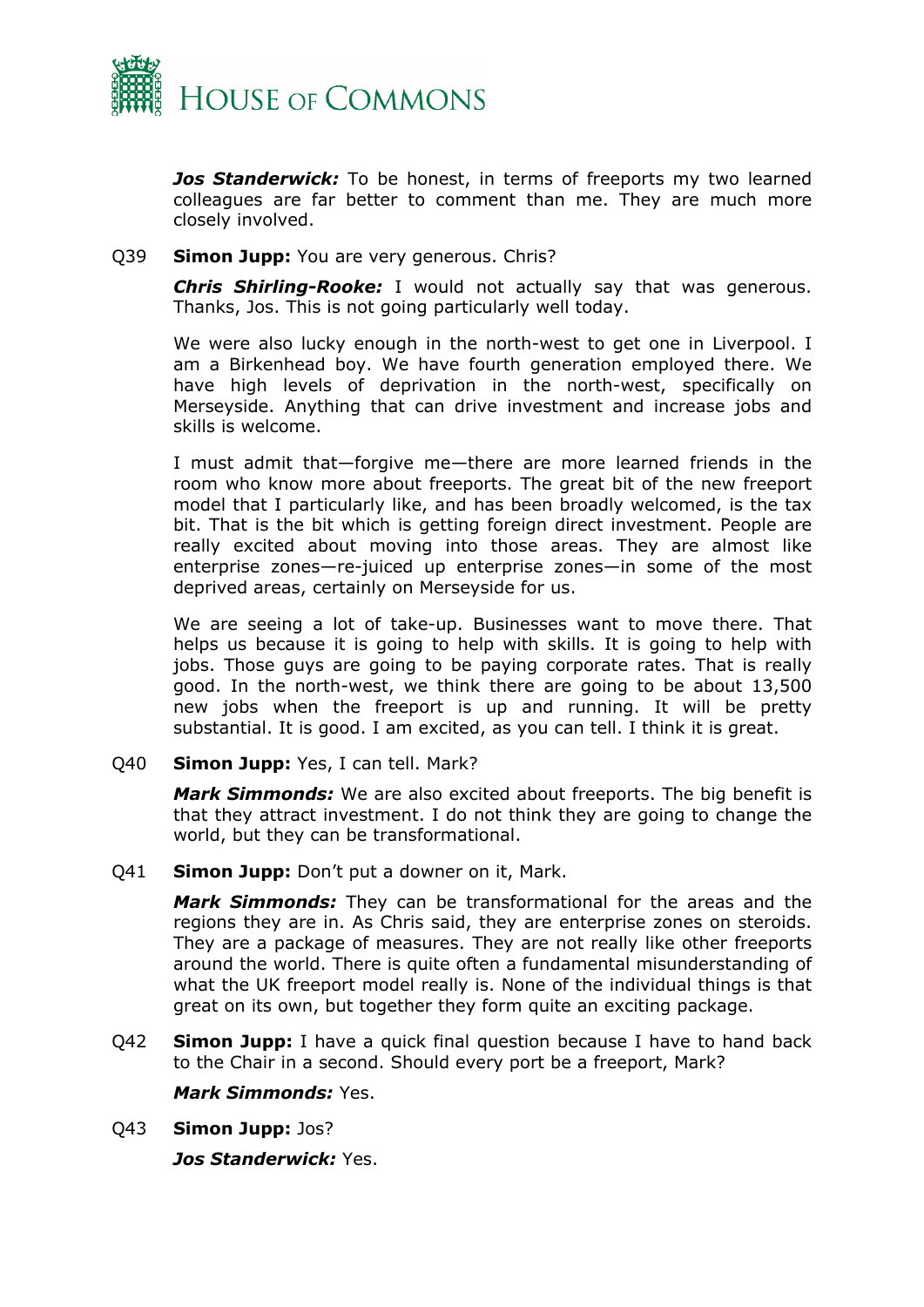

Q44 **Simon Jupp:** Chris?

*Chris Shirling-Rooke:* Yes. I would change the name as well.

Q45 **Simon Jupp:** What would you call it?

*Chris Shirling-Rooke:* Everyone thinks about the old freeport. It feels more like a global trade zone to me.

**Simon Jupp:** Nice; I like that. Marvellous. Thank you very much.

**Chair:** Thank you, Simon. Let's move to infrastructure next and bring in Grahame Morris.

Q46 **Grahame Morris:** Thank you, Chair. I want to pick up on a point that Mark made in answering an earlier question. The British Ports Association said in your submission that you were disappointed with progress on the infrastructure pillar. You might recall that the Chair pointed out that we are looking at trade, UK competitive advantage, infrastructure and environment in this section. Why were you disappointed with the Maritime 2050 commitment on infrastructure? What do you think should be happening, if you are not happy with it?

*Mark Simmonds:* We were pleased with the commitment; it was just that the follow-through has not really happened. I recognise that we have had a pandemic and, as others have said, the Department and the maritime directorate worked extremely hard and were pulled in a lot of different directions in responding to that, working with us to alleviate the issues of Covid and Brexit. I understand that they cannot have made as much progress as they would have liked.

We were pleased with the port connectivity study in 2018 in England. We were keen for the other Administrations to follow suit and do similar pieces of work. What we then wanted to see was an investment plan. We are also pleased that the Government are announcing more investment for roads and rail and that sort of thing, but we want to make sure that it is connecting up ports and making them more attractive.

The consensus has always been that, inside the port gate, ports will take care of that. There is plenty of investment available for port infrastructure, but we need Government to provide the connections, primarily road, but also rail, to get cargo and passengers in and out.

Q47 **Grahame Morris:** To be clear, your biggest priority is connectivity from the port to the hinterland, the area it serves.

*Mark Simmonds:* Yes.

Q48 **Grahame Morris:** Jos, can I put the same question about infrastructure to you?

*Jos Standerwick:* The commitments to infrastructure in Maritime 2050 are far-reaching. The important thing that Maritime 2050 needs to encompass, if there is a refresh—I think this is important—is the change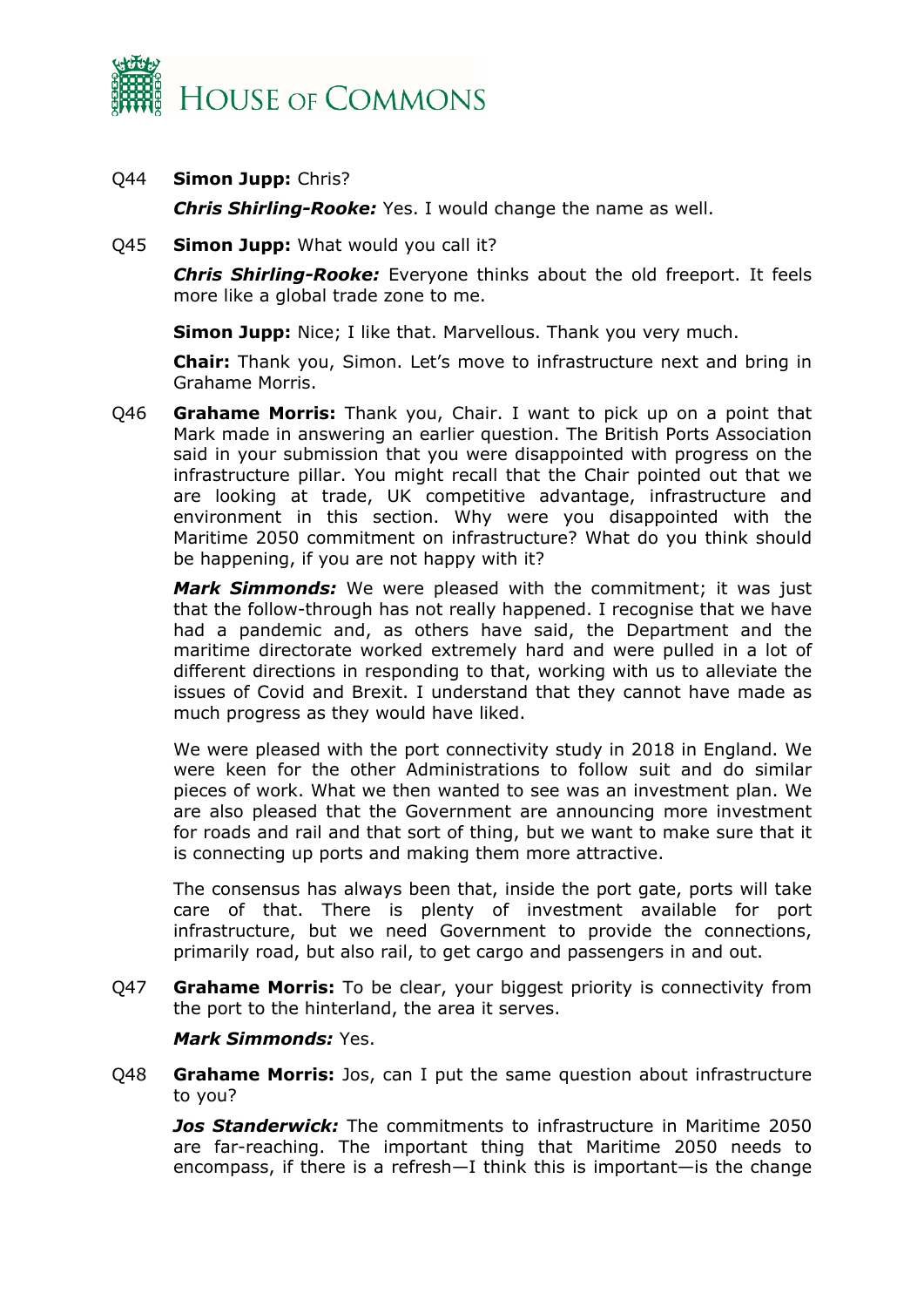

in the shipping industry structure. Cargo is genuinely going to be king, moving forward. We are going to see a far more integrated supply chain, where there is far more project working and project finance as a consequence. You are going to see a more collaborative system, which will largely be driven by new fuels entering the market, and particularly the ability for ships to be able to bunker the appropriate fuel for whatever they are using in the ports they are using. It will be far more structured, moving forward. As I say, the supply chain will become more integrated in terms of its stakeholders. That is an important thing that Maritime 2050 needs to encompass in a future iteration.

Q49 **Grahame Morris:** Chris, can I put the same point to you about infrastructure and what your priorities would be?

*Chris Shirling-Rooke:* We were chatting about that in the train on the way down. In some ways, we have led the world in this country with our Victorian infrastructure and our ports. We really have. However, after 150-plus years, it is not quite as fit for purpose as it perhaps once was. Of course, I am going to be talking about east-west connectivity, to free up freight capacity and open up all the heartlands between the north-east and north-west, to allow them to import, export and manufacture. Eastwest connectivity has been a big focus for us for a number of years.

*Jos Standerwick:* There is a very practical point about London as a cluster. The issues in national rail services, lack of rolling stock, and so on, and the ability for taxis to get in and out of the City easily, are massive at the moment. Commuters are struggling to get into work. International businessmen do not know how to access the City of London any more because taxis cannot go to half of the roads that exist. These are things that have to be looked at when we are looking at ease of doing business within the UK. It will create a structural issue in the not-toodistant future.

Q50 **Grahame Morris:** I know that time is short, but I have a quick question. Mark, will you clarify a point from the written submission, where the British Ports Association says that there is an increased regulatory burden falling upon ports from right across Government Departments? Can you clarify, or are you seeking clarification from Government, the role that ports are going to play as we go forward?

*Mark Simmonds:* I think we said it in the written submission. Maritime 2050 is great, but we spend most of our time talking to other Departments. That is where the new regulatory burdens are coming from. With the Home Office, it is not just Brexit; it is over security, immigration, migration and those sorts of things. That is a big one. DEFRA is probably the biggest, with some of the stuff that is coming out of there. The environment part of Maritime 2050 was heavily focused on emissions. It did not talk too much about biodiversity. That is not really in the route map, but it is being handled by DEFRA, which I would suggest has a less well-developed understanding of the ports sector than the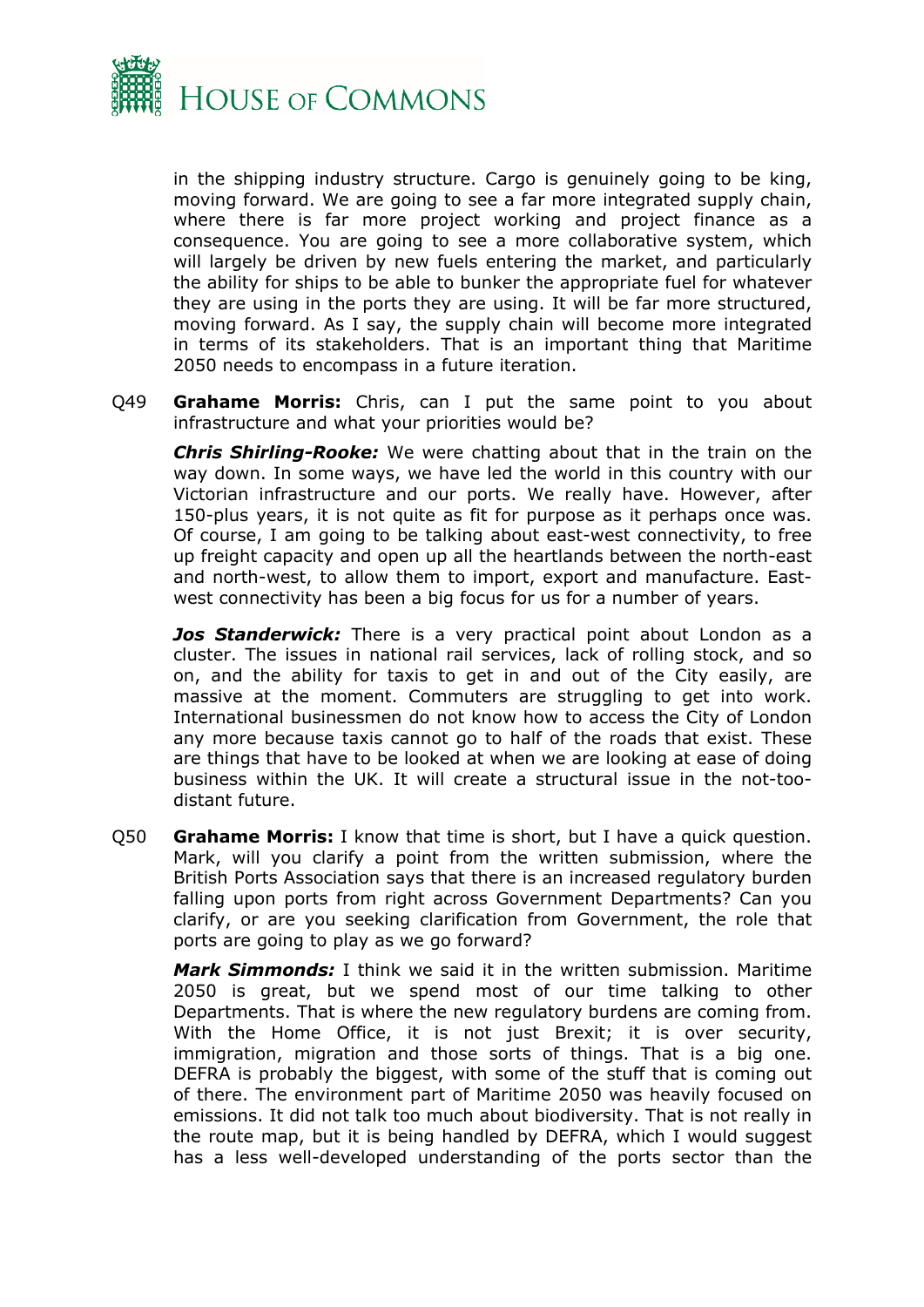

Department for Transport does. That is where the most difficult new regulatory burdens are coming from.

One of the things that has been delayed is refreshing the national ports policy statement. I think it is over 10 years old now. It is quite a dry document. It will not make any front pages when it is republished or updated and we do not want to see major changes to it, but we would like to see it restated so that other Departments understand what the role of the sector is. In our view, and in the Government's view, over the past 30 years, that has been entirely independent of Government. It is largely self-funding. It is largely self-governing and runs its own affairs, but they are not generally tools of Government to deliver policy. We deliver Government priorities like levelling-up and all of that stuff, as well as prosperity in the regions, but we are not an arm of the state as some Departments, and increasingly the DfT, seem to think that we are recently, with the harbours Bill yesterday.

**Grahame Morris:** Thanks, Chair. I will hand over to Greg. I appreciate that time is moving on.

**Chair:** Mark, if you want to expand on that, write to us. I am quite interested in some examples of where other Departments are perhaps barrelling in. Maybe the Department for Transport could act, not as a veto but more by just saying, "Yes, this fits within the Department's policy as well." That would be great.

Q51 **Greg Smith:** Good morning to the witnesses. I want to explore coastal shipping and the use of inland waterways. Before I do, for transparency, I should say that I am chairman of the all-party parliamentary group on road haulage and logistics, which will have some crossover. It is not a formally declarable interest, but for transparency I thought it was worth saying.

Do you believe that the United Kingdom has realised the full benefits of coastal shipping? What is standing in the way of moving more goods around using that method?

*Chris Shirling-Rooke:* Generally, the UK these days does not have an understanding of maritime as we once did. We used to have a grandad or an uncle who was at sea, or a dad who might be in the merchant navy. We have lost that connectivity. That is how it feels, coming from a coastal community.

We have absolutely huge untapped resources, whether it be knowledge, our shipping expertise or our ports. There was a very good road haulage review about six or seven years ago. I will dig it out and send it to the Committee to review it. It was brilliant. It talked about moving things off the motorway. It was not anti-haulier; it was just getting them off the lorries and using shore to shipping. You would still need drivers at the end of it, but it was very smart in the way it was thinking about it. For me, put quite simply, no, we do not really understand the potential that we have. I will submit that report. I will dig it out.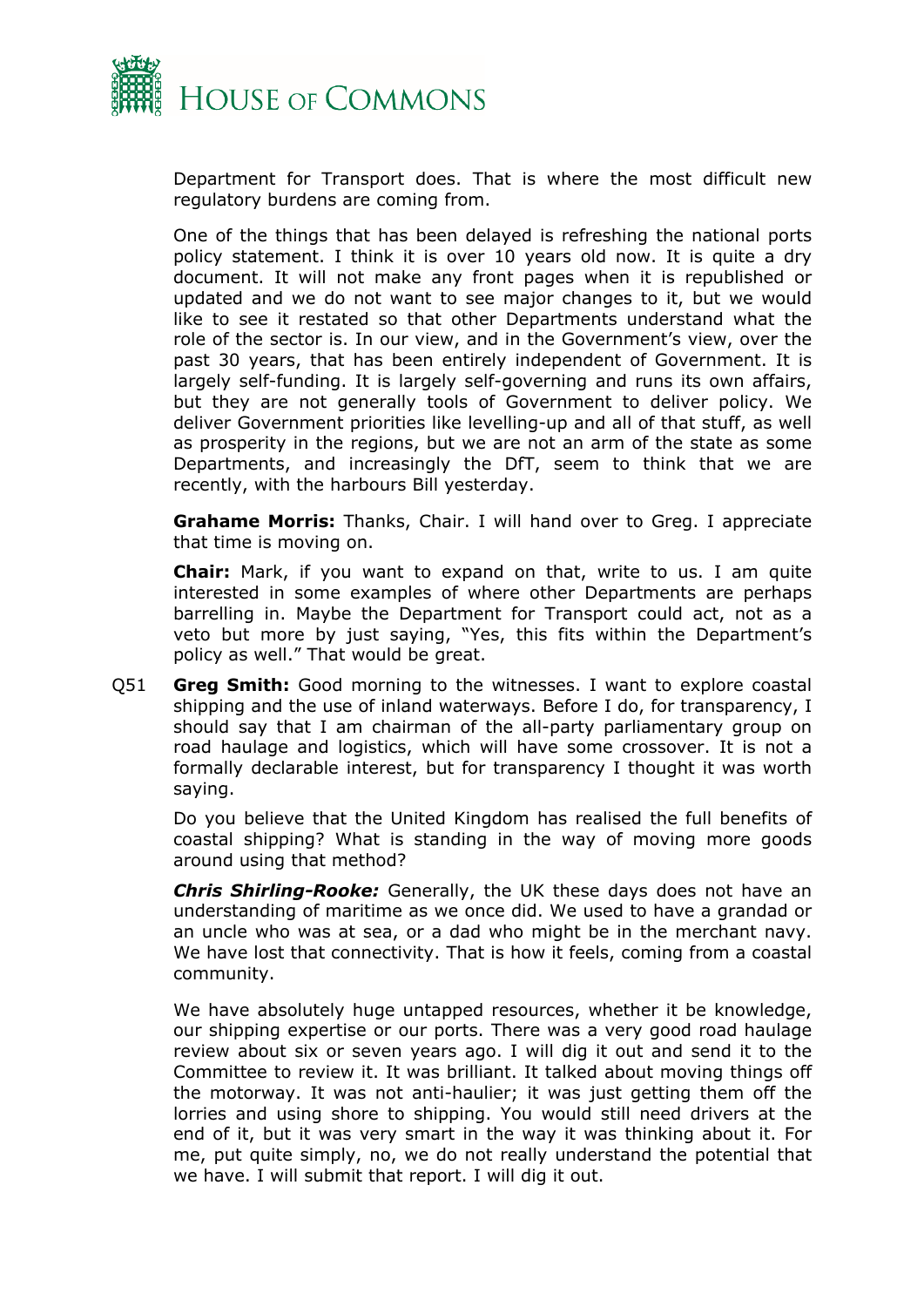

#### Q52 **Greg Smith:** I guess this is a big one for London, Jos.

*Jos Standerwick:* It could be. It is not something that is directly pertinent to my members, I think it is fair to say. I am sure that Gavin from the UK Chamber of Shipping, who is giving evidence next, will have something to say on that.

In short, yes, I think there is a huge opportunity for coastal shipping. There are a number of issues at the moment with coastal shipping. We have an ageing fleet. We have a lack of investment. The UK ETS for domestic shipping has a real opportunity, as long as the income generated from that ETS can be used to support fleet renewal. We were talking about new decarbonisation technologies. The decarbonisation debate is not only about R&D. It is about commercialising that R&D.

A lot of the technology already exists. However, it is not being deployed in a commercial manner. Things like the UK ETS, as long as it is structured properly, can really support fleet renewal in domestic shipping and make it the go-to place to get cargoes around the UK. I think they will be able to do it in a far more efficient and environmentally friendly way than other forms of haulage.

There is a report currently being produced on the financing of domestic shipping moving forward in the context of decarbonisation. When it is complete, I will send it to the Committee.

Q53 **Greg Smith:** Is it solely the environmental elements, the decarbonisation elements, that are making it uncommercial at the moment, or are there other barriers to it being a genuine commercial option to take?

*Jos Standerwick:* Gavin is better placed to be able to answer that question in the next session, and maybe Mark has something to say on it as well. Moving forward, however, I know shipowners involved in shortsea shipping who are struggling to get finance at the moment for vessels that would be able to bring on transition to zero carbon propulsion systems, and so on. That is due to a high level of uncertainty.

Of course, and we might get into this, there are the structural issues that exist within the shipping industry. If you are going to invest in a lower carbon to zero-carbon vessel, there is going to be a higher CapEx and a higher OpEx, which will make you uncompetitive in the charter market. You also have the issue of split incentives, and the landlord/tenant continuum that exists in shipping, and who bears the costs of these things. There are a number of structural issues preventing new investment, which will have to be in transitional to zero tonnage moving forward anyway. I think there are opportunities for the UK to address those things.

Q54 **Greg Smith:** Briefly, given the London element, clearly there will be a capacity constraint, but how much growth could there be coming into the Thames Estuary and further into London?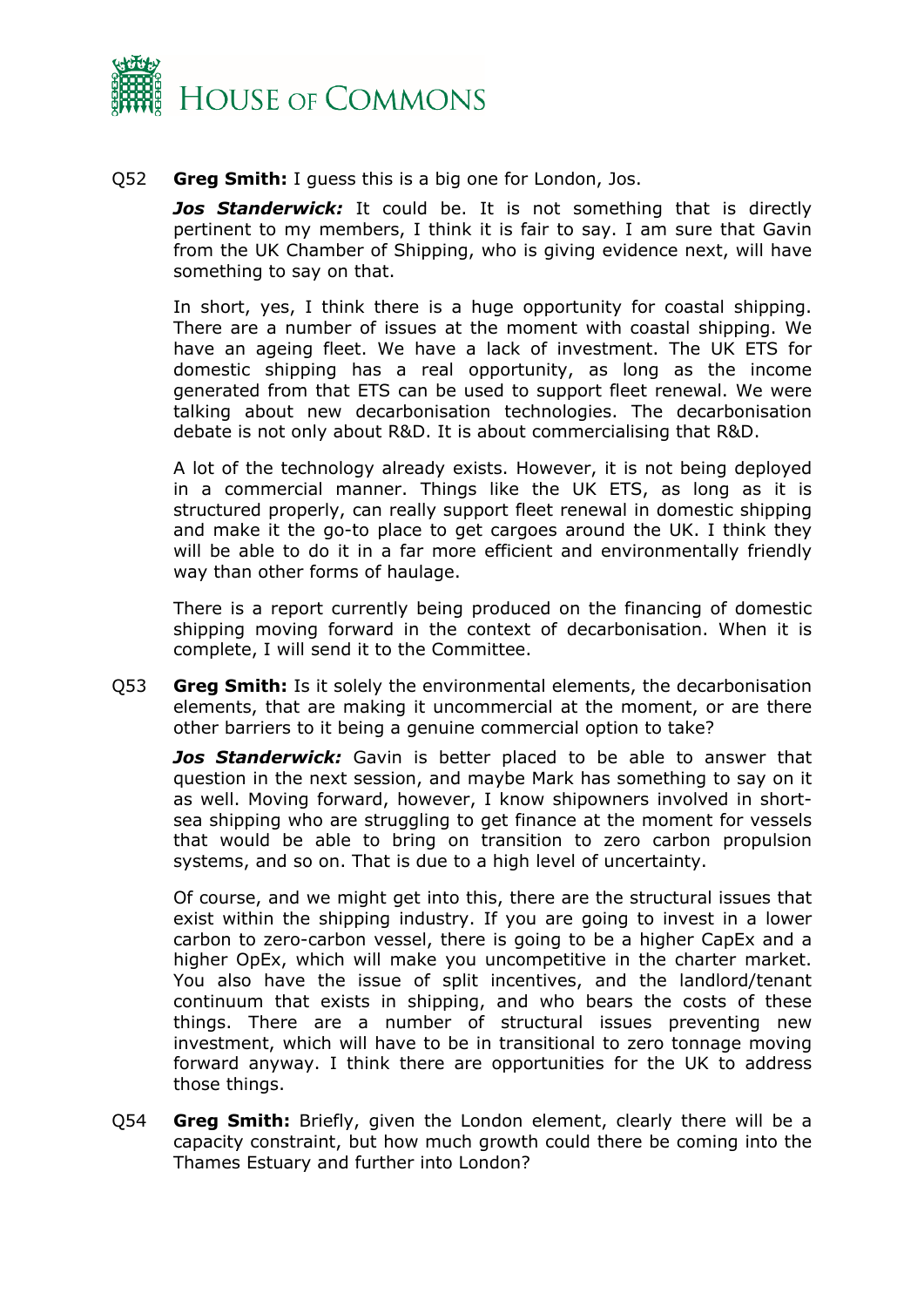

*Jos Standerwick:* If I am honest, we represent professional services almost entirely. We do not have that much engagement with tonnage working on the Thames, so I am not really placed to answer that question.

#### Q55 **Greg Smith:** Mark?

*Mark Simmonds:* To answer the question, no, I do not think we are grasping the opportunity enough around coastal shipping. To link back to what we said on connectivity issues, I should have said that we actually have quite a good trunk road network. The issue we are looking at is the last-mile connections. Improving those can help with coastal shipping. We would like to see more focus on moving freight by water in the two modal shift grants that are available from DfT. They are overwhelmingly dominated by rail investments, and moving road to rail.

I am told that 95% of the population is within 30 miles of the coast. It is a huge opportunity. A small coastal tanker can take 220 road tankers off the road. That is a huge saving in emissions and good for local ports like Plymouth, Shoreham and places like that, as well as London and our inland waterways.

There are some good examples where it works really well. TimberLINK is often quoted. It is the scheme in Scotland set up by the Forestry Commission there. I think it takes 8,000 lorry journeys off the roads every year in Scotland, moving timber around between Argyll and Ayrshire by sea. There is a huge opportunity. It needs a bit more resource from Government to make it work.

Q56 **Greg Smith:** Really quickly, because I am mindful of time, rivers and inland waterways are barely mentioned in Maritime 2050. Is that a massive oversight or, in reality, are rivers and inland waterways—they sound fluffy and nice, and what a wonderful way to move goods around never going to be commercial or practical?

*Mark Simmonds:* I disagree. I think they can be commercial. It happens on the Thames already. We have lots of river traffic, and we want more. There is the Humber and the Manchester Ship Canal. There are loads of opportunities to use our rivers and inland waterways. It happens in Europe. It is very common in Europe, and we would like to see a lot more of it in the UK.

Q57 **Greg Smith:** Do either of the other witnesses want to add anything to that point?

*Chris Shirling-Rooke:* I will just pick up Mark's point and say, yes, absolutely; the Manchester Ship Canal is an absolutely fantastic example. It is 90% under-utilised, but huge investment has gone in privately in the past few years. We are starting to see it really pick up and get going. It has taken an enormous number of lorries off the road.

Q58 **Greg Smith:** What has been the spark that got the Manchester Ship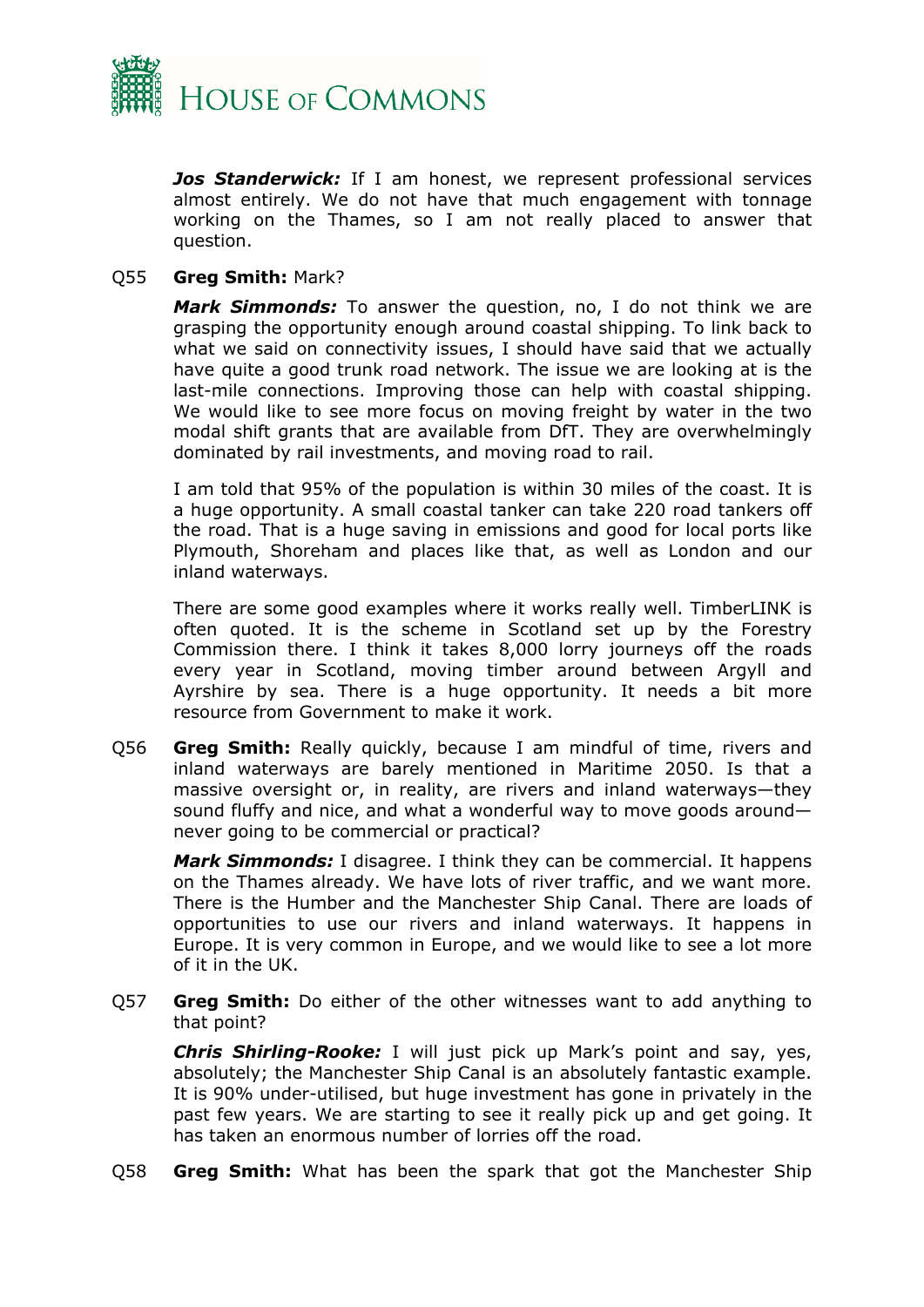

Canal that private money going in?

*Chris Shirling-Rooke:* The big factor is that it is the same owner at both ends of it. I think it probably has a very forward-looking owner in Peel.

**Chair:** Thank you very much indeed. The last section is the environment. Gavin Newlands.

Q59 **Gavin Newlands:** Thank you very much, Chair. We have touched on the environment a number of times already throughout the session this morning, so I am tempted to dig a little deeper. The clean maritime plan is due to be reviewed this year by the Government. How do you think it should be updated? Mark, I think you deal with environmental policy for BPA, so I will start with you.

*Mark Simmonds:* How should we update it? I think the plan is to add some short-term and medium-term targets for the sector, which would be helpful. We are going to be involved in doing that. Whether it is done this year, I am not so sure. It may well move into next year.

The clean maritime plan has probably seen the most movement in the whole of Maritime 2050 and the most engagement with industry. Jos is on the Clean Maritime Council alongside me. A huge amount is going on there. It has been really positive. The DfT listens and that engagement is real. It is not just superficial. They do not just get us in and then go off and do their own thing anyway. It is really positive.

There is some stuff that needs to be refreshed, and some updated thinking, given developments in the last couple of years, but I think they are broadly taking forward different strands of work like infrastructure within the environment. Those bits of work are being taken forward individually. The new plan will probably reflect those new structures.

Q60 **Gavin Newlands:** Jos, if there was one thing that is not in the current plan that you would like to see in the updated maritime plan, what would it be?

*Jos Standerwick:* Can I have a couple of things?

**Gavin Newlands:** That's fine.

*Jos Standerwick:* Mark makes a very good point about giving some certainty around short and mid-term measures. The more certainty we can add to decarbonisation targets, the easier it is for the industry to respond and for the required investment to enter the market. That is really important.

Earlier, I talked about the changes in financing and investing on both a global and a shipping level. It is important that that is reflected more strongly. More strongly is not particularly good phraseology. It needs to be emphasised, shall I say, in the refreshed clean maritime plan.

There is important work under way at the moment, particularly looking at the IMO targets and the potential impact on the UK. I actually think there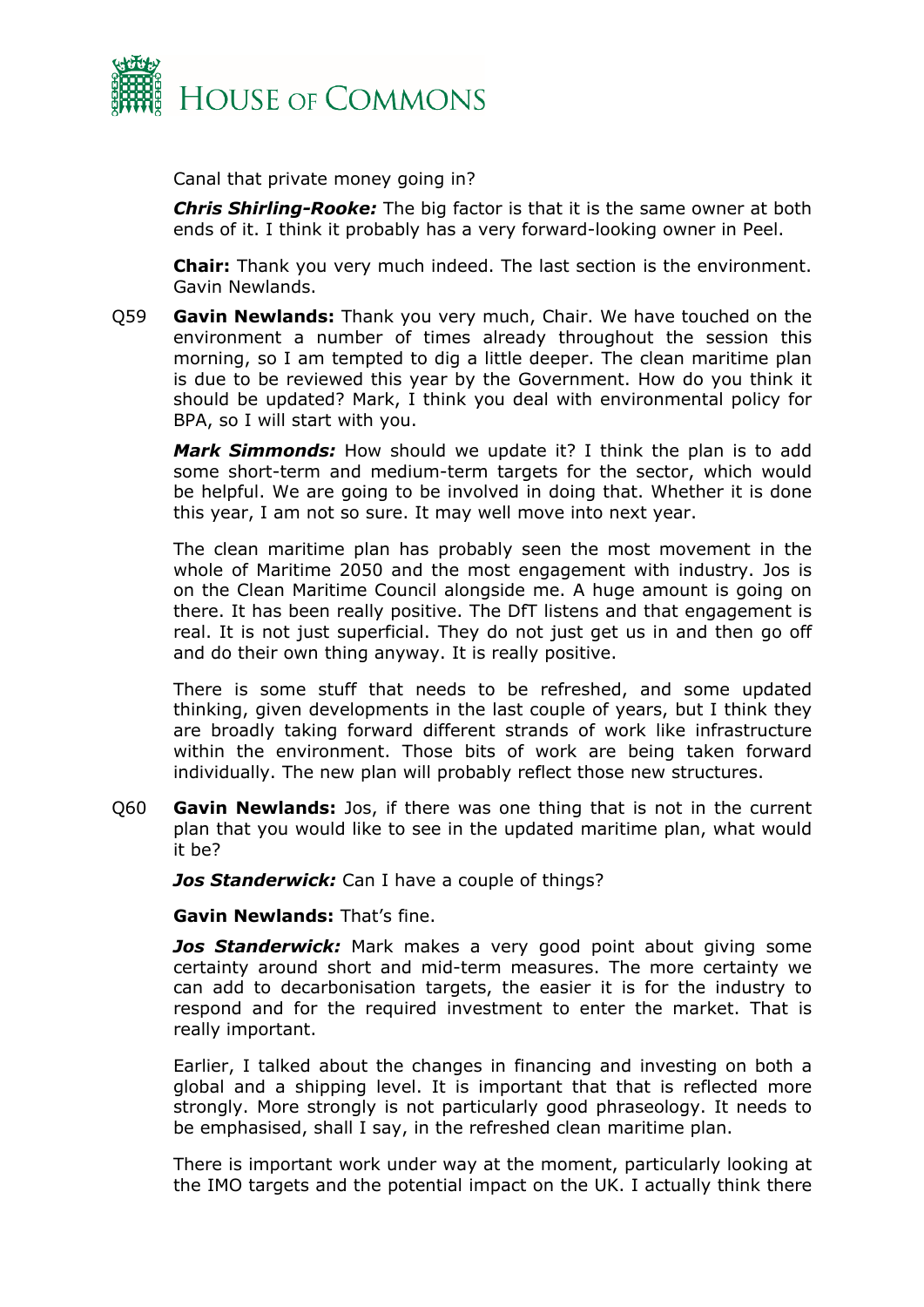

is a good story to tell. We talk about the huge levels of investment, but shipping is a remarkably economic way to move cargoes. The cost per unit of cargo will be relatively small, and the pass-on to the consumer will be relatively small. It is important that policymakers understand that dynamic. It will give you more confidence as you look at environmental policy in the context of maritime moving forward.

That piece of work is under way at the moment through the auspices of the Clean Maritime Council and the clean maritime plan. Hopefully, it will be included in the refresh. As I say, I think it is an important part of the jigsaw puzzle that is not currently included.

Q61 **Gavin Newlands:** I am conscious that we are over time at the moment, but could I come to you, Chris, on SHORE? That is over £200 million of funding, which sounds great but in comparative terms, compared with other sectors of transport, it is quite a low number. Vehicle charging outstrips that massively, as one example. I have frontloaded the question, but do you think it is enough investment or is it a good start, and how would you see it spent wisely?

*Chris Shirling-Rooke:* Four years ago we did not have anything, and now we are up to £206 million. It is a great start. If we continue on that trajectory, goodness knows where we will be in five or 10 years of that sort of investment.

It recognises the opportunity in maritime. I touched on the various opportunities we have to build the most modern ships in the world, which are environmentally friendly, with lots of IP and lots of tech, and export them. This is a real opportunity now. The fact is that there is some funding available. Is it enough? Well, it will never be enough. You could add a couple of zeros to that, but it is a good start.

I think the areas where they are going to focus that funding will be announced next week.

#### Q62 **Gavin Newlands:** Where would you like to see it focused?

*Chris Shirling-Rooke:* That is a loaded question.

**Chair:** All our questions are loaded.

Q63 **Gavin Newlands:** Liverpool, obviously.

*Chris Shirling-Rooke:* No. I actually think we can have national projects. Of course, I am a big supporter of something called the Bibby net-zero offshore service vessel. We are going to need hundreds of those things all over the world. We have the opportunity to build an absolute prototype in Glasgow. We can build bits of it in the Humber. We can build it at Harland & Wolff. I see national endeavours led by different regions. I would be really focused on a specific project and go for it in terms of money.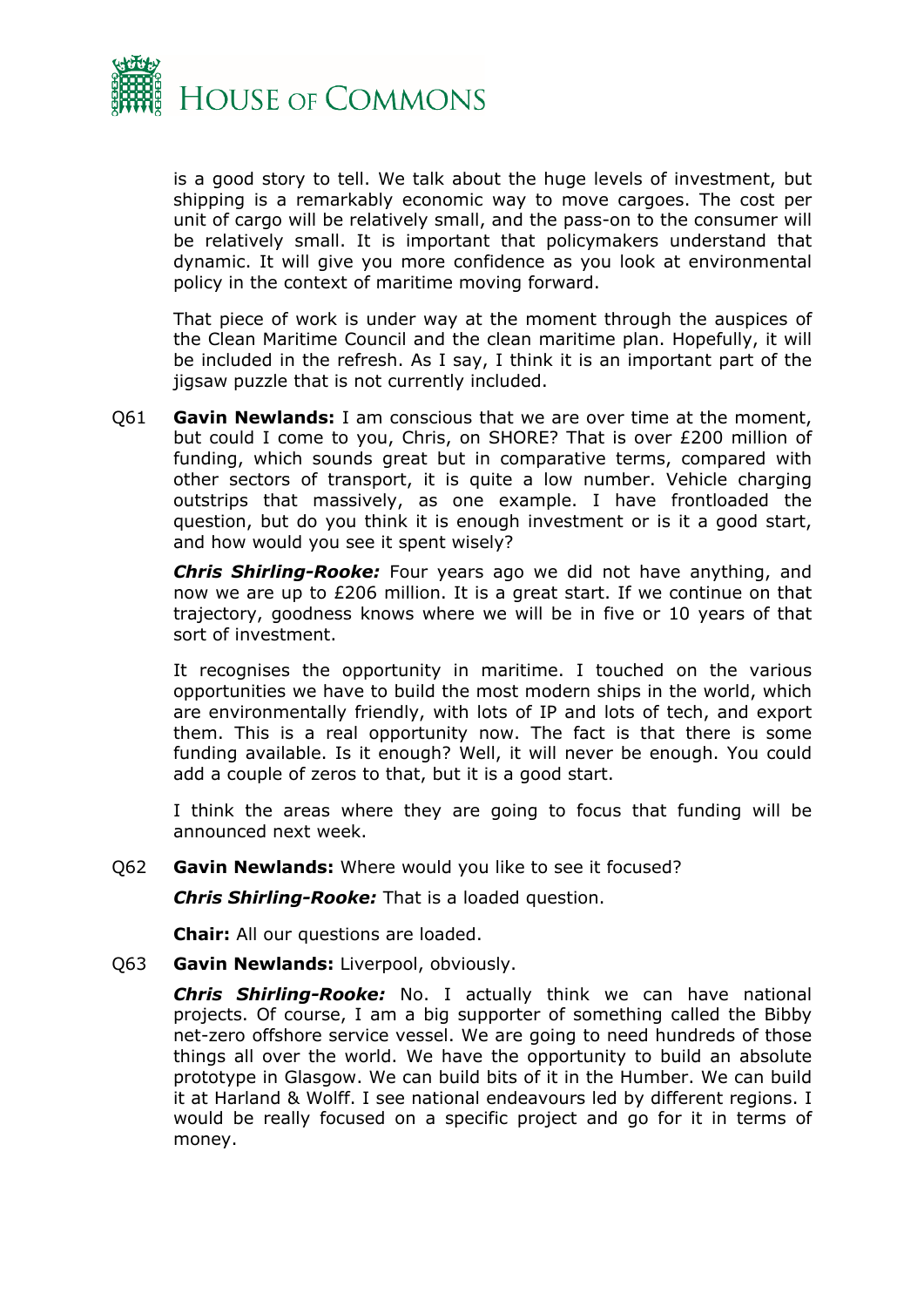

*Mark Simmonds:* Can I make a very quick intervention on the funding point? I agree with Chris that we would always love more, but the £206 million was much more than we expected, if I am honest.

**Gavin Newlands:** Don't tell the Treasury that.

*Mark Simmonds:* One of the issues is that it is focused on R&D and innovation, but a lot of the technologies that are going to get us to net zero or meet some of our short-term targets are already mature technology. They are things like shore power, which we are talking to Government a lot about at the moment. It is just not commercially viable. The industry has money to invest. What it needs is to know what to invest in. What it does not want to do is invest £20 million at a couple of berths to put shore power in, and then for the Government to turn round two weeks later and say, "Here is a £50 million fund for shore power and we are going to give it to your competitor next door."

We need to know whether this ties into the national ports policy statement and the Government refreshing their commitment to how the sector is funded, and whether they are going to change their approach when it comes to decarbonisation, which is obviously one of the biggest challenges we have. We are keen to see investment in some very specific areas, as well as the targets and certainty that will help private investment come in as well.

Q64 **Gavin Newlands:** Jos, just to finish this off, where would you see it spent?

*Jos Standerwick:* I completely agree with Mark's point. R&D is of course important and will act as a catalyst to our manufacturers and shipyards, but what also needs to be addressed are the structural issues in the market that currently preclude those technologies being taken up commercially.

That is not just about direct capital investment. In fact, I do not think it is about direct Government money. It is about the Government being able to provide assurance to investors. That is another element, as well as bridging the competitiveness gap that exists on both the CapEx and the OpEx side in the industry. That is absolutely crucial if we are to successfully decarbonise. That is the other point I wanted to make.

**Gavin Newlands:** Time has defeated us, Chair. I am going to hand back.

**Chair:** It has indeed. We could have gone on a long time with the three of you. Thank you very much for the evidence you have given us. I am quite interested in your views on how we can take more goods off the road and use the seas. We are writing a report on HGV driver shortages, and I mentioned this yesterday when I was writing that bit up, but I would love to get an email from you this week if you want to expand on that point as well.

Thank you very much indeed, Chris, Jos and Mark. Do write to us on the